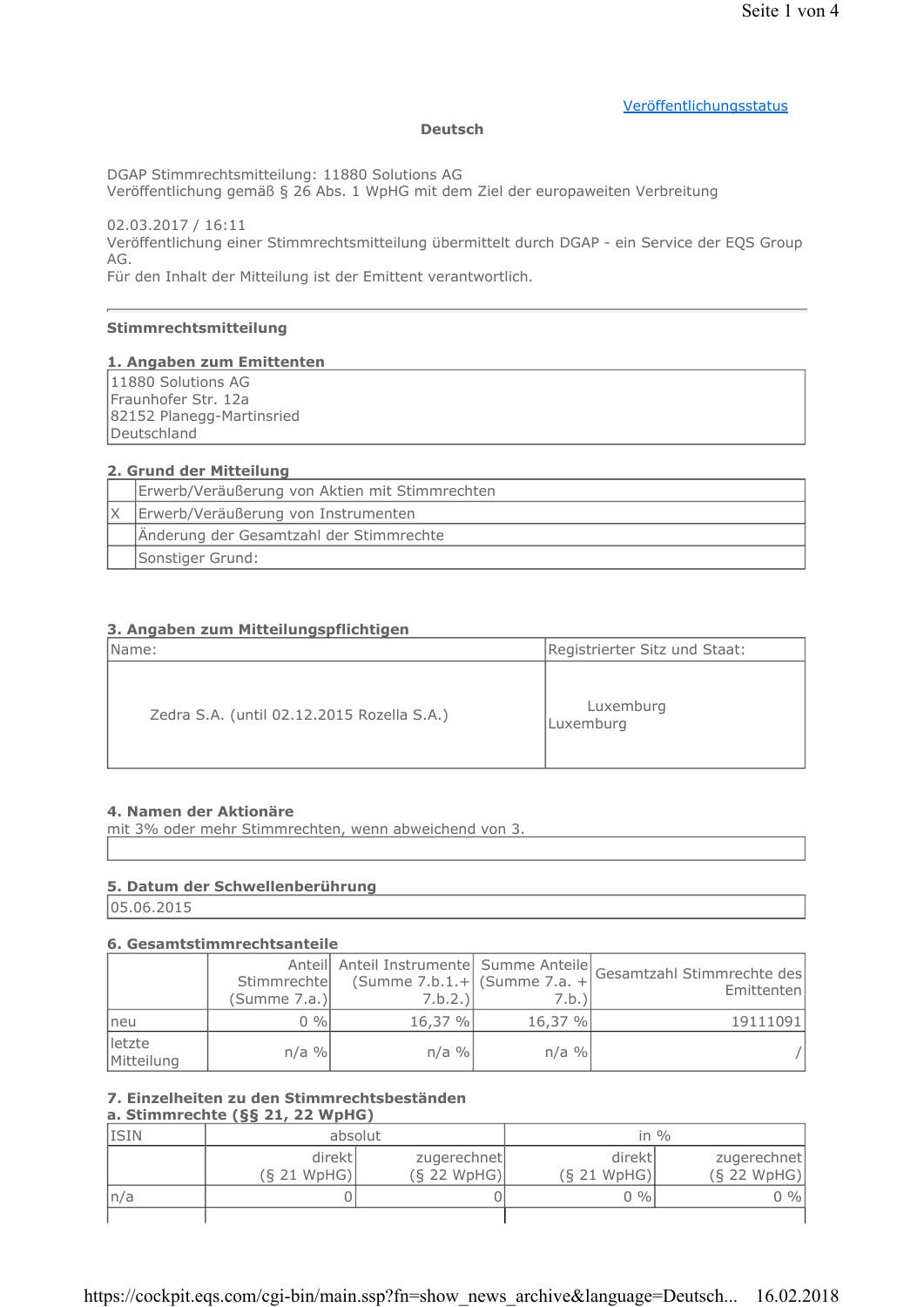# b.1. Instrumente i.S.d. § 25 Abs. 1 Nr. 1 WpHG

| Art des<br><i>Instruments</i> | Fälligkeit /<br>Verfall | Ausübungszeitraum /<br>Laufzeit | absolutl | Stimmrechte Stimmrechte in<br>$\frac{0}{0}$ |
|-------------------------------|-------------------------|---------------------------------|----------|---------------------------------------------|
|                               |                         |                                 |          | $\frac{0}{0}$                               |
|                               |                         | <b>Summe</b>                    |          | $\frac{0}{0}$                               |

# b.2. Instrumente i.S.d. § 25 Abs. 1 Nr. 2 WpHG

| Art des<br><i>Instruments</i> | Fälligkeit<br>Verfall | Ausübungs-<br>zeitraum /<br>Laufzeit | Barausgleich oder<br>physische<br>Abwicklung | absolutl | Stimmrechte Stimmrechte<br>in $\%$ |
|-------------------------------|-----------------------|--------------------------------------|----------------------------------------------|----------|------------------------------------|
| Aktienkaufvertrag             |                       |                                      |                                              | 3128975  | 16,37 %                            |
|                               |                       |                                      | <b>Summe</b>                                 | 3128975  | 16,37 %                            |

### 8. Informationen in Bezug auf den Mitteilungspflichtigen

Mitteilungspflichtiger (3.) wird weder beherrscht noch beherrscht Mitteilungspflichtiger andere Unternehmen mit melderelevanten Stimmrechten des Emittenten (1.).

Vollständige Kette der Tochterunternehmen beginnend mit der obersten beherrschenden Person oder dem oberstem beherrschenden Unternehmen:

| Unternehmen                                                            | Stimmrechte in %,<br>wenn 3% oder höher | Instrumente in %,<br>wenn 5% oder höher | Summe in %,<br>wenn 5% oder<br>höher |
|------------------------------------------------------------------------|-----------------------------------------|-----------------------------------------|--------------------------------------|
| Zedra S.A. (until 02.12.2015<br>Rozella S.A.)                          | $\frac{0}{0}$                           | $\frac{0}{0}$                           | $\frac{0}{0}$                        |
| Zedra Holdings S.A. (until<br>02.12.2015 Rozella Holdings<br>S.A.      | $\frac{0}{0}$                           | $\frac{0}{0}$                           | $\frac{0}{0}$                        |
| Zedra Malta Limited (until<br>27.06.2016 Bucaramanga Malta<br>$Ltd.$ ) | $\frac{0}{0}$                           | 16,37 %                                 | 16,37 %                              |

# 9. Bei Vollmacht gemäß § 22 Abs. 3 WpHG

(nur möglich bei einer Zurechnung nach § 22 Abs. 1 Satz 1 Nr. 6 WpHG)

| Datum der Hauptversammlung:                        |                             |
|----------------------------------------------------|-----------------------------|
| Gesamtstimmrechtsanteil nach der Hauptversammlung: | % (entspricht Stimmrechten) |

# 10. Sonstige Erläuterungen:

 $\lambda$ 

02.03.2017 Die DGAP Distributionsservices umfassen gesetzliche Meldepflichten, Corporate News/Finanznachrichten und Pressemitteilungen. Medienarchiv unter http://www.dgap.de

| Sprache:     | Deutsch                   |
|--------------|---------------------------|
| Unternehmen: | 11880 Solutions AG        |
|              | Fraunhofer Str. 12a       |
|              | 82152 Planegg-Martinsried |
|              | Deutschland               |
| Internet:    | www.11880.com             |

Ende der Mitteilung

**DGAP News-Service** 

549837 02.03.2017

**English**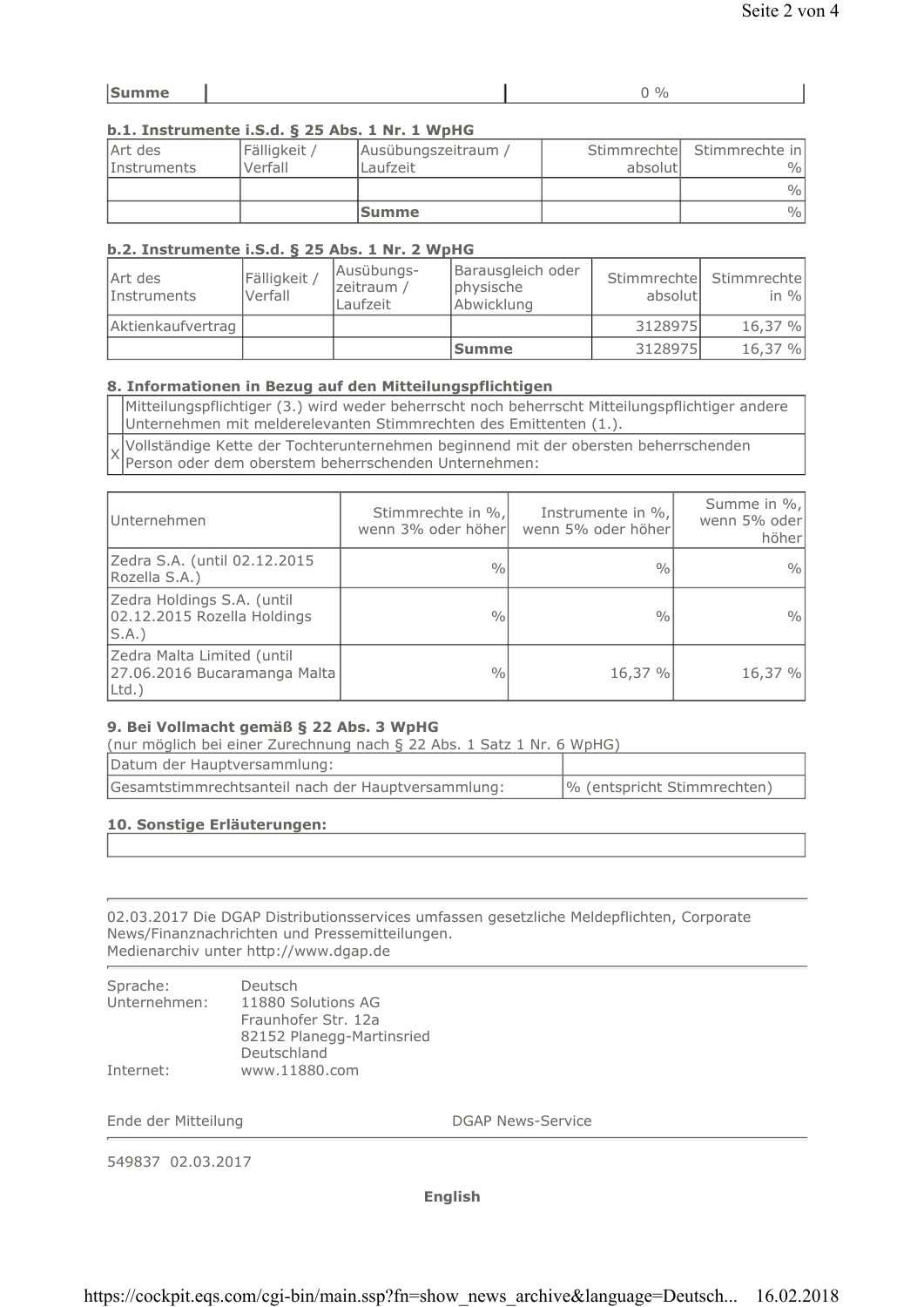DGAP Voting Rights Announcement: 11880 Solutions AG Release according to Article 26, Section 1 of the WpHG [the German Securities Trading Act] with the objective of Europe-wide distribution

02.03.2017 / 16:11 Dissemination of a Voting Rights Announcement transmitted by DGAP - a service of EQS Group AG. The issuer is solely responsible for the content of this announcement.

### **Notification of Major Holdings**

#### 1. Details of issuer

11880 Solutions AG Fraunhofer Str. 12a 82152 Planegg-Martinsried Germany

#### 2. Reason for notification

| Acquisition/disposal of shares with voting rights |  |
|---------------------------------------------------|--|
| Acquisition/disposal of instruments               |  |
| Change of breakdown of voting rights              |  |
| Other reason:                                     |  |

#### 3. Details of person subject to the notification obligation

| Name:                                      | City and country of registered office: |
|--------------------------------------------|----------------------------------------|
| Zedra S.A. (until 02.12.2015 Rozella S.A.) | Luxembourg<br>Luxembourg               |

#### 4. Names of shareholder(s)

holding directly 3% or more voting rights, if different from 3.

# 5. Date on which threshold was crossed or reached

05 Jun 2015

#### **6. Total positions**

|                          | % of voting rights<br>attached to shares<br>(total of 7.a.) | % of voting rights<br>through instruments<br>$(total of 7.b.1 + 7.b.2)$ | total of<br>$(7.a. +$<br>7.b.) | both in % total number of voting<br>rights of issuer |
|--------------------------|-------------------------------------------------------------|-------------------------------------------------------------------------|--------------------------------|------------------------------------------------------|
| Resulting<br>situation   | $0\%$                                                       | 16.37 %                                                                 | 16.37 %                        | 19111091                                             |
| Previous<br>notification | $n/a$ %                                                     | $n/a$ %                                                                 | $n/a$ %                        |                                                      |

#### 7. Notified details of the resulting situation

# a. Voting rights attached to shares (Sec.s 21, 22 WpHG)

| <b>ISIN</b>  | absolute                  |                             | in $\%$                   |                            |
|--------------|---------------------------|-----------------------------|---------------------------|----------------------------|
|              | directl<br>(Sec. 21 WpHG) | indirectl<br>(Sec. 22 WpHG) | directl<br>(Sec. 21 WpHG) | indirect<br>(Sec. 22 WpHG) |
| n/a          |                           |                             | $0\%$                     | 0 %                        |
| <b>Total</b> |                           |                             | $0\%$                     |                            |